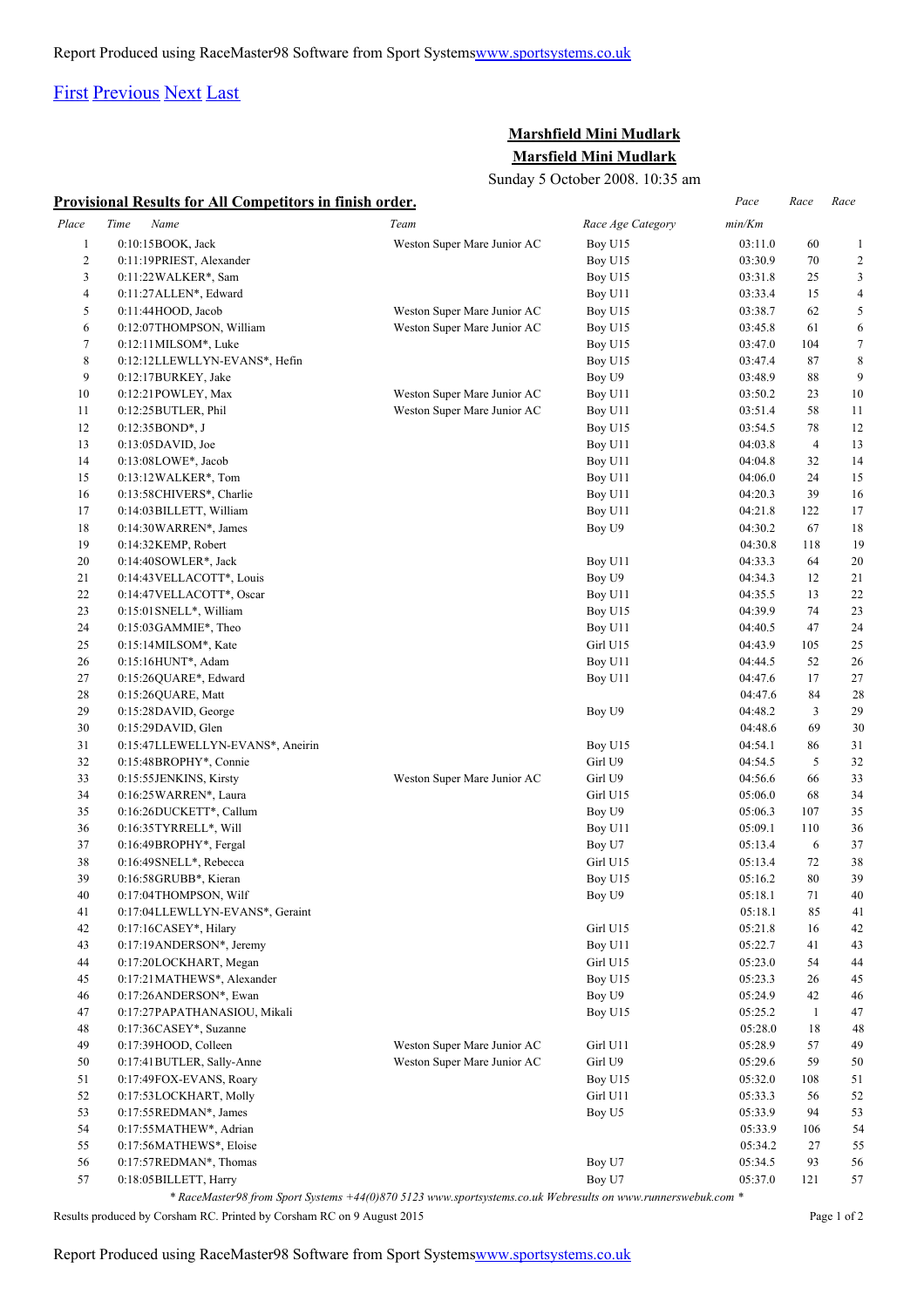## [First](http://www.corshamrunningclub.co.uk/Mudlark/Results/2008/Marshfield Mini Mudlark.html) [Previous](http://www.corshamrunningclub.co.uk/Mudlark/Results/2008/Marshfield Mini Mudlark.html) [Next](http://www.corshamrunningclub.co.uk/Mudlark/Results/2008/Marshfield Mini MudlarkPage2.html#) [Last](http://www.corshamrunningclub.co.uk/Mudlark/Results/2008/Marshfield Mini MudlarkPage2.html#)

Marshfield Mini Mudlark, Marsfield Mini Mudlark - Sunday 5 October 2008. 10:35 am

|       | <b>Provisional Results for All Competitors in finish order.</b> |      |                   | Pace    | Race           | Race   |
|-------|-----------------------------------------------------------------|------|-------------------|---------|----------------|--------|
| Place | Time<br>Name                                                    | Team | Race Age Category | min/Km  |                |        |
| 58    | 0:18:12 SPEED, Amy                                              |      | Girl U15          | 05:39.2 | 96             | 58     |
| 59    | 0:18:39 PAPATHANASIOU, Athanasia                                |      | Girl U15          | 05:47.6 | $\overline{c}$ | 59     |
| 60    | 0:18:40 SPEED, Amanda                                           |      |                   | 05:47.9 | 98             | 60     |
| 61    | 0:18:43 HIAM*, Jo                                               |      |                   | 05:48.8 | $\tau$         | 61     |
| 62    | 0:18:45 SOWLER*, Ollie                                          |      | Boy U11           | 05:49.4 | 65             | 62     |
| 63    | $0:18:49$ SOWLER*, Becky                                        |      |                   | 05:50.7 | 63             | 63     |
| 64    | 0:19:04 GIBBS*, Asmara                                          |      | Girl U11          | 05:55.3 | 90             | 64     |
| 65    | 0:19:19 JUPP*, Andie                                            |      | Girl U11          | 06:00.0 | 35             | 65     |
| 66    | 0:19:20 STRANGE, Ben                                            |      | Boy U15           | 06:00.3 | 46             | 66     |
| 67    | 0:19:43 BAYS*, Oliver                                           |      | Boy U9            | 06:07.5 | 31             | 67     |
| 68    | 0:19:44 COLLARD*, Joshua                                        |      | Boy U9            | 06:07.8 | 44             | 68     |
| 69    | 0:19:50 PRESSDEE*, Eleanor                                      |      | Girl U11          | 06:09.6 | 55             | 69     |
| 70    | 0:19:50 PRESSDEE*, Diana                                        |      |                   | 06:09.6 | 53             | 70     |
| 71    | 0:19:52 CHRISTIE*, Andy                                         |      |                   | 06:10.3 | 103            | 71     |
| 72    | 0:19:52 CHRISTIE*, William                                      |      | Boy U9            | 06:10.3 | 89             | 72     |
| 73    | 0:20:15 GOLDSMITH*, Bryn                                        |      | Boy U7            | 06:17.4 | 102            | 73     |
| 74    | 0:20:15 GOLDSMITH*, Nigel                                       |      |                   | 06:17.4 | 101            | 74     |
| 75    | 0:20:17 BOND*, Amelia                                           |      | Girl U9           | 06:18.0 | 79             | $75\,$ |
| 76    | 0:20:18 BOND*, Graham                                           |      |                   | 06:18.3 | 77             | 76     |
| 77    | 0:20:37 GRIEVE, Florence                                        |      | Girl U11          | 06:24.2 | 8              | $77\,$ |
| 78    | 0:20:42 GRIEVE, Rob                                             |      |                   | 06:25.8 | 10             | 78     |
| 79    | 0:20:55 WHITE*, Susannah                                        |      | Girl U7           | 06:29.8 | 33             | 79     |
| 80    | 0:21:04 STRANGE, Katie                                          |      | Girl U9           | 06:32.6 | 45             | $80\,$ |
| 81    | 0:21:54 LUCHETT*, Connor                                        |      | Boy U7            | 06:48.2 | 81             | 81     |
| 82    | 0:21:55 LUCHETT*, Emily                                         |      | Girl U7           | 06:48.5 | 83             | 82     |
| 83    | 0:21:55 LUCHETT*, Trish                                         |      |                   | 06:48.5 | 82             | 83     |
| 84    | 0:21:55 MULLAN*, Sophie                                         |      | Girl U9           | 06:48.5 | 113            | 84     |
| 85    | 0:21:56 LALE*, Lily                                             |      | Girl U9           | 06:48.8 | 115            | 85     |
| 86    | 0:22:01 DOUGAL*, John                                           |      |                   | 06:50.3 | 114            | 86     |
| 87    | 0:22:01 MULLAN*, Alice                                          |      | Girl U9           | 06:50.3 | 112            | 87     |
| 88    | 0:22:01 TYRRELL*, Grace                                         |      | Girl U9           | 06:50.3 | 109            | 88     |
| 89    | 0:22:02 TYRRELL*, Mark                                          |      |                   | 06:50.6 | 111            | 89     |
| 90    | 0:22:02 HUNT*, Denise                                           |      |                   | 06:50.6 | 51             | 90     |
| 91    | 0:22:03 HUNT*, John                                             |      |                   | 06:51.0 | 50             | 91     |
| 92    | 0:22:17 ANDERSON*, Stuart                                       |      |                   | 06:55.3 | 43             | 92     |
| 93    | $0:22:19$ MIFLIN*, Abbi                                         |      | Girl U11          | 06:55.9 | 92             | 93     |
| 94    | 0:22:49 DREW, Emma                                              |      | Girl U9           | 07:05.2 | 20             | 94     |
| 95    | 0:22:50 DREW, Simon                                             |      |                   | 07:05.6 | 19             | 95     |
| 96    | 0:23:01 MADELEINE, Hughes                                       |      | Girl U9           | 07:09.0 | 40             | 96     |
| 97    | 0:23:06 BIBBINGS, James                                         |      | Boy U11           | 07:10.5 | 29             | 97     |
| 98    | 0:23:06 BOND*, Lucinda                                          |      | Girl U7           | 07:10.5 | 30             | 98     |
| 99    | 0:23:32 WILLIAMS, Sarita                                        |      | Girl U7           | 07:18.6 | 76             | 99     |
| 100   | 0:23:33 WILLIAMS, Davinder                                      |      |                   | 07:18.9 | 75             | 100    |
| 101   | 0:24:42 ANSTEE*, Kyle                                           |      | Boy U9            | 07:40.3 | 116            | 101    |
| 102   | 0:24:44 CRATE, Damian                                           |      |                   | 07:41.0 | 117            | 102    |
| 103   | 0:25:07 VELLACOTT*, Harvey                                      |      | Boy U5            | 07:48.1 | 11             | 103    |
| 104   | 0:25:09 VELLACOTT*, Nick                                        |      |                   | 07:48.7 | 14             | 104    |
| 105   | 0:26:12 GRINTER*, Olivia                                        |      | Girl U11          | 08:08.3 | 119            | 105    |
| 106   | 0:26:13 STRANGE*, Tara                                          |      | Girl U11          | 08:08.6 | 120            | 106    |